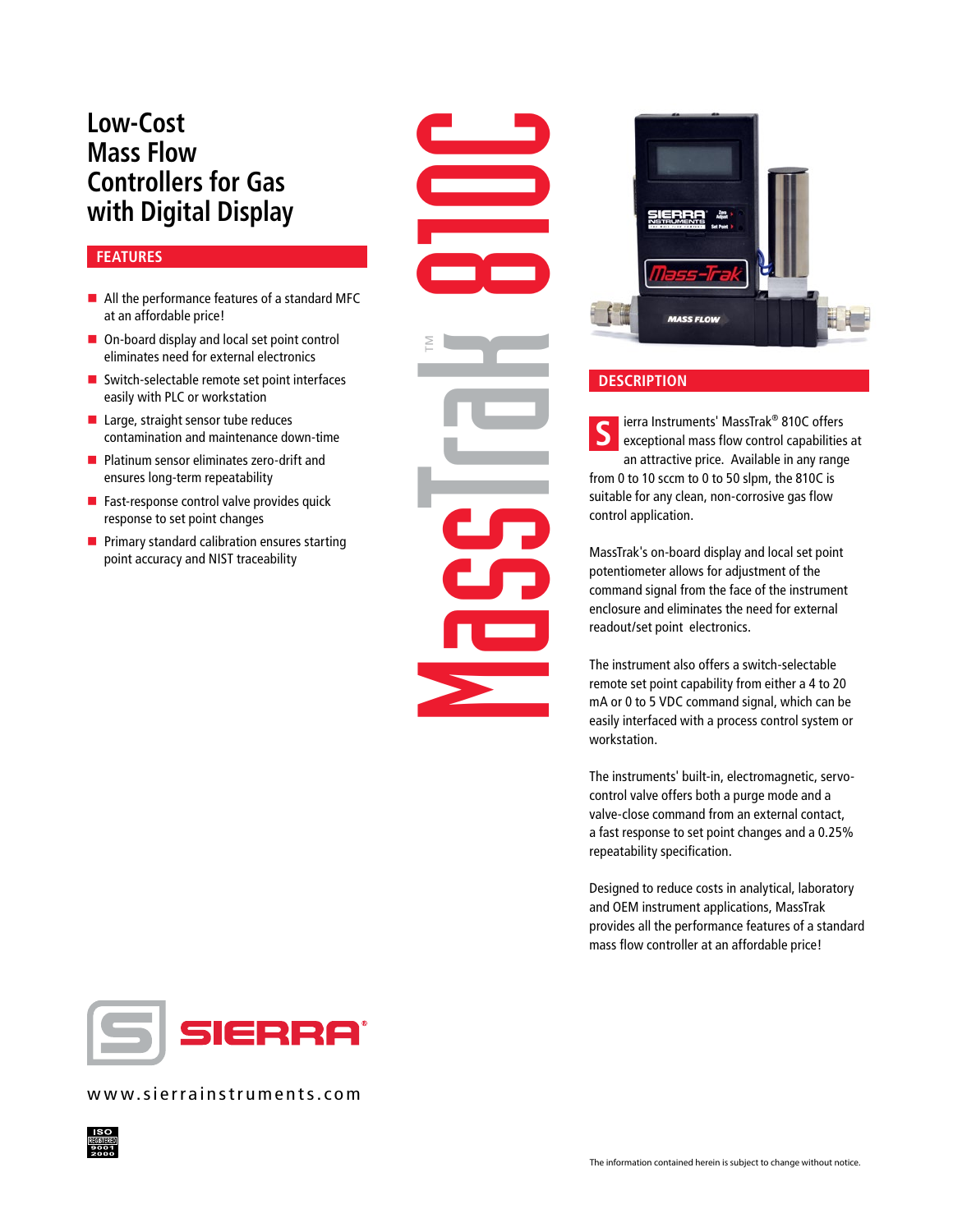#### 2 **DIMENSIONAL SPECIFICATIONS**





Note: All dimensions are inches and in parentheses are millimeters. Certified drawings are available on request.

| <b>Fitting Size</b> |                            |                            |               |
|---------------------|----------------------------|----------------------------|---------------|
|                     | $1/8$ -inch<br>Compression | $1/4$ -inch<br>Compression | 1/4-inch NPT  |
| Dim. A              | 1.01(25.7)                 | 1.09(27.7)                 |               |
| Dim. B              | 7.01(178.1)                | 7.19 (182.6)               |               |
| Dim. C              | 5.00 (127.00)              | 5.00 (127.00)              | 5.00 (127.00) |

#### **PERFORMANCE SPECIFICATIONS**

#### **Accuracy**

+/- 1.5% of full scale under calibration conditions including linearity over 60° to 80°F (15° to 26°C) and 5 to 60 psia (0.3 to 4 bara) If the instrument is mounted with a vertical (up or down) flow path the folowing accuracy de-rating applies:

| <b>Operating Pressure</b>                   |               |               |               |
|---------------------------------------------|---------------|---------------|---------------|
| Inlet<br>Pressure<br>Deviation <sup>2</sup> | 50 psig       | 100 psig      | $150$ psig    |
| $+/- 1$ psig                                | $+1.5%$       | $+/- 1.5%$    | $+/- 1.5%$    |
|                                             | of Full Scale | of Full Scale | of Full Scale |
| $+/-$ 5 psig                                | $+/- 3.8%$    | $+/- 4.5%$    | $+/- 5.3%$    |
|                                             | of Full Scale | of Full Scale | of Full Scale |
| $+/- 10$ psig                               | $+/- 6%$      | $+/-7.5%$     | $+/-9%$       |
|                                             | of Full Scale | of Full Scale | of Full Scale |

Notes: (1) Do not exceed 150 psig.

(2) Difference between inlet pressure and calibrated pressure. Do not exceed +/- 10 psig.

#### **Repeatability**

+/- 0.25% of full scale

#### **Temperature Coefficient**

0.08% of full scale per °F (0.15% of full scale per °C), or better

#### **Response Time**

800 ms time constant; six seconds (typical) to within

#### **OPERATION SPECIFICATIONS**

#### **Gases**

Most gases (e.g., air, nitrogen, carbon dioxide, argon, methane, hydrogen, helium); check compatibility with wetted materials; specify when ordering. +/- 2% of final value over 25 to 100% of full scale

#### **Pressure Coefficient**

0.01% of full scale per psi (0.15% of full scale per bar), or better

#### **Mass Flow Rates**

0 to 10 sccm to 0 to 50 slpm; flow ranges specified are for an equivalent flow of nitrogen at 760 mm Hg and 21°C (70°F); other ranges in other units are available (e.g., scfh or nm3/h)

#### **Gas Pressure**

150 psig (10 barg) maximum 20 psig (1.4 barg) optimum

#### **Differential Pressure Requirements (psid)**

| Flowrate (slpm) | Minimum  | Maximum |
|-----------------|----------|---------|
| 0.01            | 0.186031 | 50      |
| 0.5             | 0.72252  | 50      |
| 1               | 2        | 50      |
| 5               | 5        | 50      |
| 10              | 7        | 50      |
| 15              | 8        | 50      |
| 50              | 9.1      | 50      |

#### **Command Signal**

Local . . . . . . . . Potentiometer Remote . . . . . . Switch selectable 0 to 5 VDC or 4 to 20 mA

#### **Controls**

Local set point potentiometer Zero potentiometer Valve is closed when power is off

#### **Display**

3.5 digit LCD

#### **Gas & Ambient Temperature**

32 to 122°F (0 to 50°C)

#### **Leak Integrity**

1 X 10-4 atm cc/sec of helium maximum

#### **Power Requirements**

24 VDC +/-10%, 350 mA, regulated

#### **Control Range**

Calibrated for 2 to 100% of full scale flow Automatic shut-off at 0.5 to 3.0% of full scale

#### **Output Signal**

Linear 0 to 5 VDC, 2000 ohms minimum load resistance Linear 4 to 20 mA, 1000 ohms maximum loop resistance for 24 VDC supply

#### **OPERATION SPECIFICATIONS**

#### **Wetted Material**

10% glass-filled Nylon® 6/6; 316 stainless steel; 430 °F (221°C) stainless steel; nickel plating; Viton® "O"-rings

® Nylon, Viton, Neoprene, Kalrez, and Teflon are registered trademarks of DuPont.



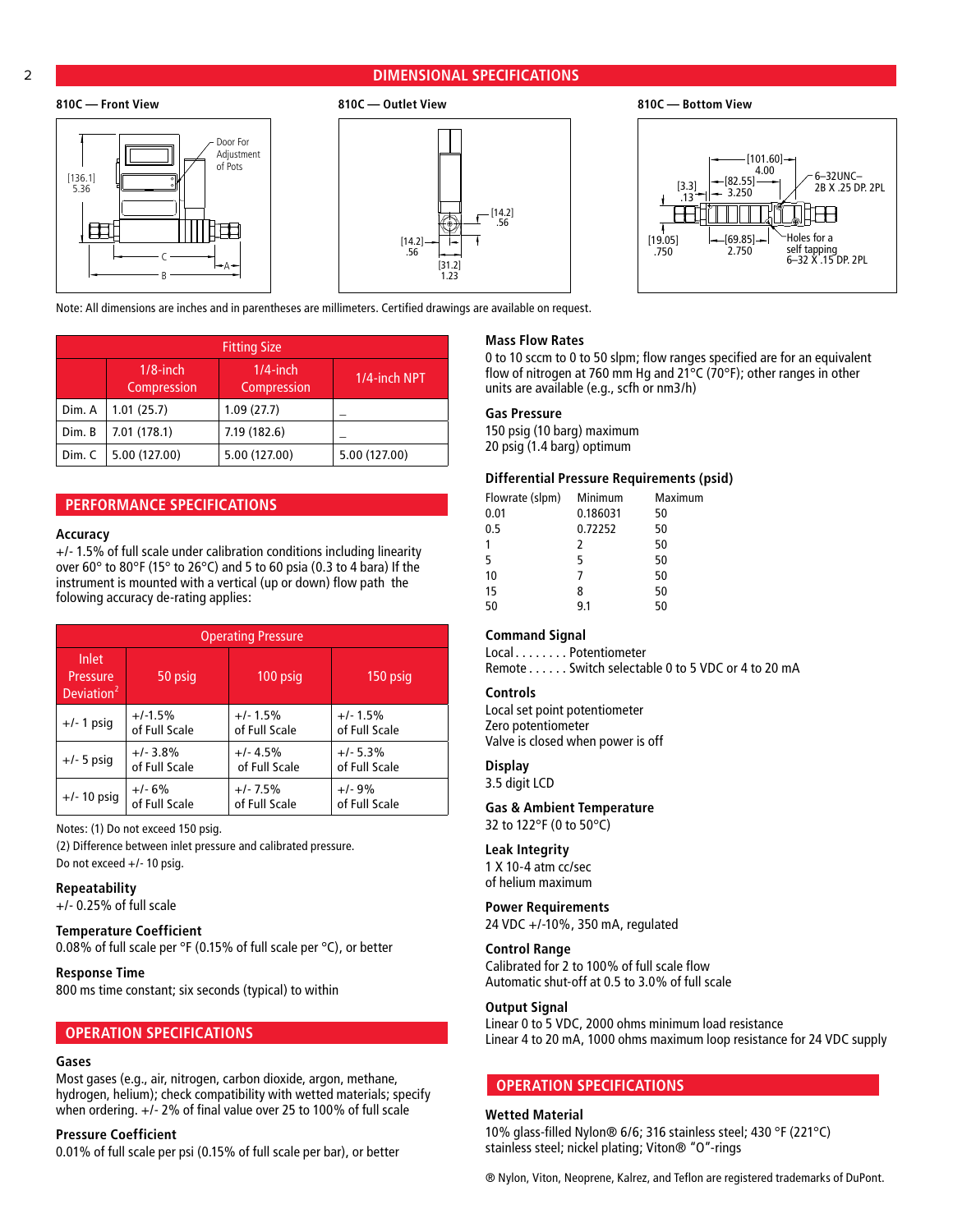### **ORDERING THE 810C 3 3**



Instructions: To order the 810C please fill in each number block by selecting the codes from the corresponding features below and following pages.

| <b>Parent Number</b> |
|----------------------|
| 810C                 |

Note: All slpm flow ranges also available in nlpm

| <b>Feature 1: Display</b> |                                                                                       |
|---------------------------|---------------------------------------------------------------------------------------|
| <b>NR</b>                 | No readout                                                                            |
| DR                        | Digital display. 3.5 digit, LCD display indicates: flow rate in<br>engineering units. |

| <b>Feature 2: Fittings</b> |                                             |
|----------------------------|---------------------------------------------|
|                            | 1/8-inch compression (maximum flow 5 slpm)  |
| 2                          | 1/4-inch compression (maximum flow 50 slpm) |
| 3                          | 3/8-inch compression                        |
| 5                          | 1/4-inch VCO (maximum flow 50 slpm)         |
| 8                          | 1/4-inch VCR (maximum flow 50 slpm)         |
| 10                         | 6 mm compression (maximum flow 50 slpm)     |
| 11                         | 10 mm compression                           |
| 13                         | 1/4-inch Female NPT                         |

| <b>Feature 3: Output Signal</b> |                 |  |
|---------------------------------|-----------------|--|
| V1                              | 0-5 VDC, linear |  |
| V4                              | 4-20 mA, linear |  |

| <b>Feature 4: Command Signal</b> |                               |  |
|----------------------------------|-------------------------------|--|
| -SO                              | Local set point potentiometer |  |
| -S1                              | External 0-5 VDC signal       |  |
| <b>S4</b>                        | External 4-20 mA signal       |  |

| <b>Option 1: Special Calibration</b> |                                                                               |
|--------------------------------------|-------------------------------------------------------------------------------|
| <b>MP</b>                            | Medium pressure calibration. 40-150 psig (2.8-10.3 barg)                      |
| LF                                   | Low flow calibration. Required for 0-20 sccm full scale flow<br>range or less |

| <b>Options 2: Certificates</b> |                                         |
|--------------------------------|-----------------------------------------|
|                                | <sup>'</sup> Certificate of conformance |